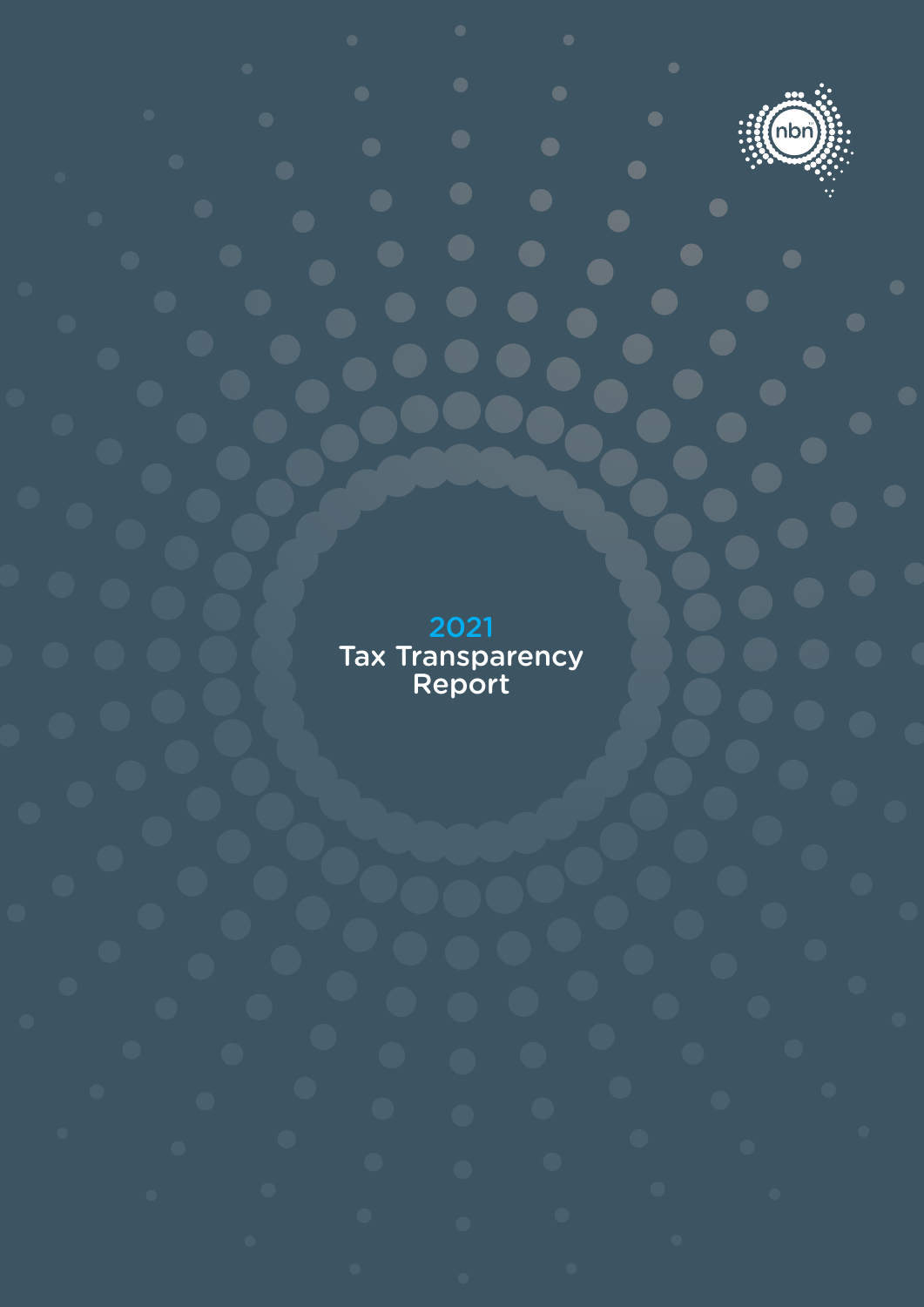This is NBN Co's Tax Transparency Report for the year ended 30 June 2021. The voluntary disclosures in this report continue our commitment to transparent tax disclosure as recommended by the Board of Taxation's Voluntary Tax Transparency Code (TTC). The TTC was developed by the Board of Taxation and endorsed by the Government in May 2016. The TTC provides minimum standards to guide medium and large businesses on public disclosure of tax information.

#### NBN Co's Tax Risk Framework

The taxation affairs of NBN Co are managed in accordance with NBN Co's Tax Risk Policy. Forming part of NBN Co's tax governance framework, NBN Co's Tax Risk Policy defines NBN Co's tax risk appetite, the way NBN Co identifies and manages tax risk, and the nature of the relationships we seek to foster with revenue authorities.

NBN Co's tax risk framework forms an important element of the Company's overall risk management regime. As part of NBN Co's overarching risk management regime, the Company also conducts a rigorous quarterly Control Self-Assessment programme across financial and tax controls.

Pursuant to the ATO's Justified Trust Program, NBN Co is part of the "Top 1000" Tax Performance Program, covering GST and Income Tax.

NBN Co remains committed to continuing to work with the ATO in respect of its obligations under the "Top 1000" Tax Performance Program, or as otherwise directed by the ATO under this program.

.

## Achieving Transparency

This Tax Transparency Report aims to provide our shareholder, stakeholders and the public with tax information complimenting that published in the 2021 Annual Report. As a government business enterprise (GBE), NBN Co is subject to tax in the same way as any other large corporate taxpayer. However, in light of the current stage of the Company's lifecycle, NBN Co will not pay corporate income tax in the foreseeable future.

This is due to the fact that the Company has generated historical tax losses as a result of the significant up-front investment in the construction and rollout of the National Broadband Network prior to the Company generating taxable profits. This situation is expected to continue until NBN Co becomes profitable which is forecast to occur in future years.

In preparing the disclosures for this TTC report, NBN Co have followed the guidelines recommended by the Board of Taxation for large and medium taxpayers.

## Tax Risk Policy

In pursuing its corporate strategy, NBN Co abides by its Tax Risk Policy to ensure full and transparent compliance with all taxation obligations.

NBN Co's Tax Risk Policy operates as part of the wider Board-approved Risk Management Framework. The Tax Risk Policy defines the following key guiding principles with respect to NBN Co's tax risk management approach.

Risk Appetite: NBN Co approaches its tax compliance obligations seriously and has *No Appetite* for practices or behaviors that could foreseeably lead to unnecessary tax risk and material non-compliance and/or result in significant litigation, fines, prosecutions or future intervention from regulators.

Tax Goal: To achieve an appropriate balance between maintaining NBN Co's tax risk appetite and maximising the value sought for stakeholders, while staying within both the letter and the spirit of the law.